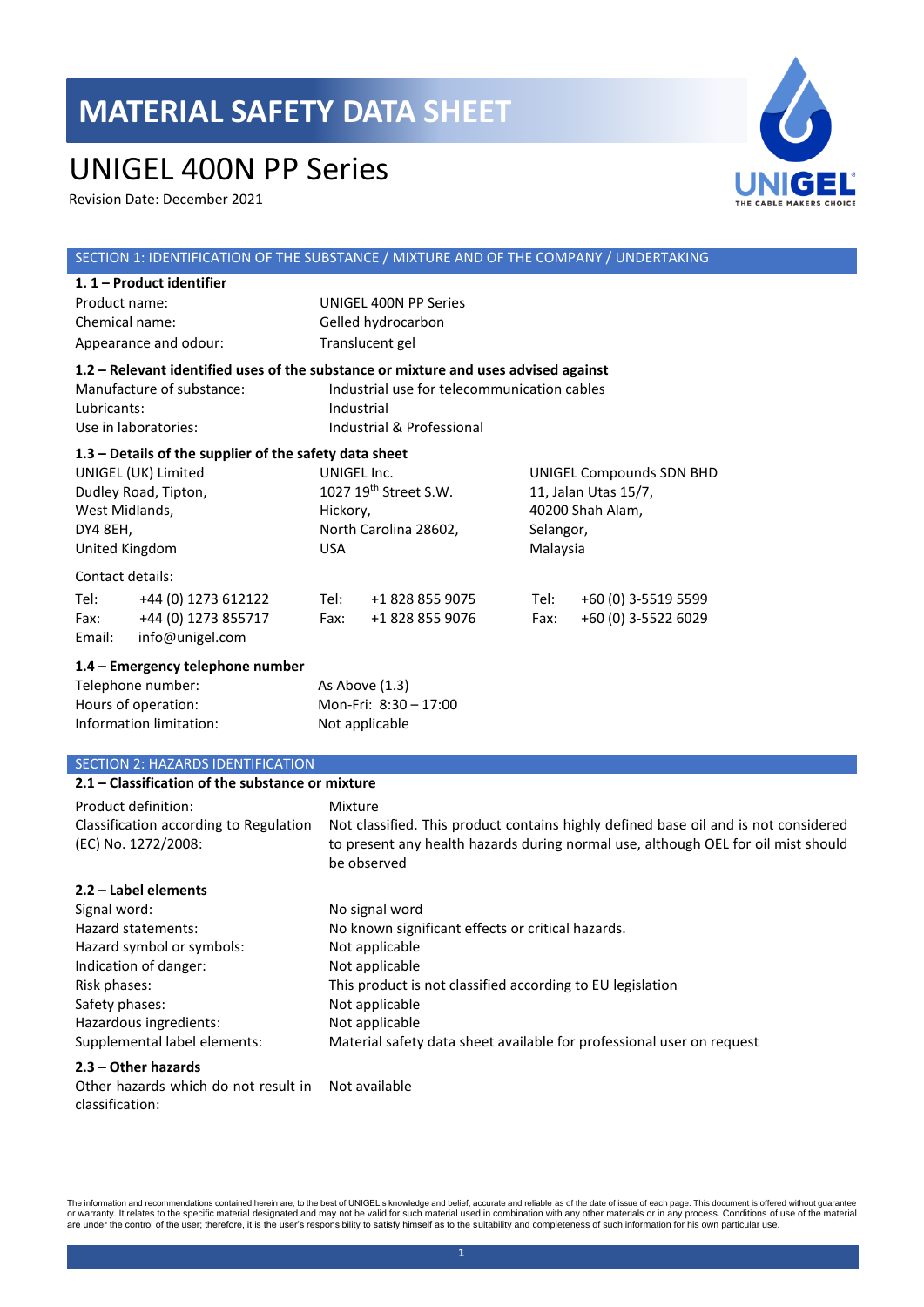# UNIGEL 400N PP Series

Revision Date: December 2021



| SECTION 3: COMPOSITION/INFORMATION ON INGREDIENTS |            |            |           |
|---------------------------------------------------|------------|------------|-----------|
| Chemical / Common Name                            | CAS No:    | EINECS No: | Wt $\%$ : |
| Ethylene-Propylene Copolymer                      | 9010-79-1  |            | 85-95     |
| Thermoplastic Elastomer                           | 68648-89-5 |            | $5 - 15$  |

| <b>SECTION 4: FIRST AID MEASURES</b>                              |                                                                                                                                                                                                                                                                                                                                     |
|-------------------------------------------------------------------|-------------------------------------------------------------------------------------------------------------------------------------------------------------------------------------------------------------------------------------------------------------------------------------------------------------------------------------|
| 4.1 - Description of first aid measures                           |                                                                                                                                                                                                                                                                                                                                     |
| Eyes:                                                             | Check for and remove any contact lenses. Immediately flush eyes with plenty of<br>water for at least 15 minutes, occasionally lifting the upper and lower eyelids. Get<br>medical attention immediately.                                                                                                                            |
| Skin:                                                             | In case of contact, immediately flush skin with plenty of water while removing<br>contaminated clothing and shoes. Wash skin thoroughly with soap and water or<br>use recognized skin cleanser. Wash clothing before reuse. Clean shoes thoroughly<br>before reuse. Get medical attention if large amount of exposure has occurred. |
| Inhalation:                                                       | Move exposed person to fresh air. If not breathing or if breathing is irregular or if<br>respiratory arrest occurs, provide artificial respiration or oxygen by trained<br>personnel. Loosen tight clothing such as a collar, tie, belt or waistband. Get<br>medical attention immediately.                                         |
| Ingestion:                                                        | Wash out mouth with water. Do not induce vomiting unless directed to do so by<br>medical personnel. Never give anything by mouth to an unconscious person. Get<br>medical attention immediately.                                                                                                                                    |
| Protection of first-aiders:                                       | No action shall be taken involving any personal risk or without suitable training.                                                                                                                                                                                                                                                  |
| 4.2 - Most important symptoms and effects, both acute and delayed |                                                                                                                                                                                                                                                                                                                                     |
| Potential acute health effects:                                   | No known significant effects or critical hazards                                                                                                                                                                                                                                                                                    |
| Over-exposure signs/symptoms:                                     | Repeated skin exposure can produce local skin destruction or dermatitis.                                                                                                                                                                                                                                                            |
|                                                                   | 4.3 - Indication of any immediate medical attention and special treatment needed                                                                                                                                                                                                                                                    |
| Notes to physician:                                               | Treat symptomatically. Contact poison treatment specialist immediately if large                                                                                                                                                                                                                                                     |

Specific treatments: No specific treatment.

| <b>SECTION 5: FIRE FIGHTING MEASURES</b> |                                                                                                                                                                                                                  |
|------------------------------------------|------------------------------------------------------------------------------------------------------------------------------------------------------------------------------------------------------------------|
| $5.1 -$ Extinguishing media              |                                                                                                                                                                                                                  |
| Suitable extinguishing media:            | Use an extinguishing agent suitable for the surrounding fire.                                                                                                                                                    |
|                                          | Foam (Specifically trained personnel only)                                                                                                                                                                       |
|                                          | Water fog (Specifically trained personnel only)                                                                                                                                                                  |
|                                          | Dry chemical powder                                                                                                                                                                                              |
|                                          | Carbon dioxide                                                                                                                                                                                                   |
|                                          | Other inert gases (Subject to regulations)                                                                                                                                                                       |
|                                          | Sand or earth                                                                                                                                                                                                    |
| Unsuitable extinguishing media:          | Do not use direct water jets on the burning product; they could cause splattering<br>and spread the fire. Simultaneous use of foam and water on the same surface is<br>to be avoided as water destroys the foam. |

quantities have been ingested or inhaled.

The information and recommendations contained herein are, to the best of UNIGEL's knowledge and belief, accurate and reliable as of the date of issue of each page. This document is offered without guarantee<br>or warranty. It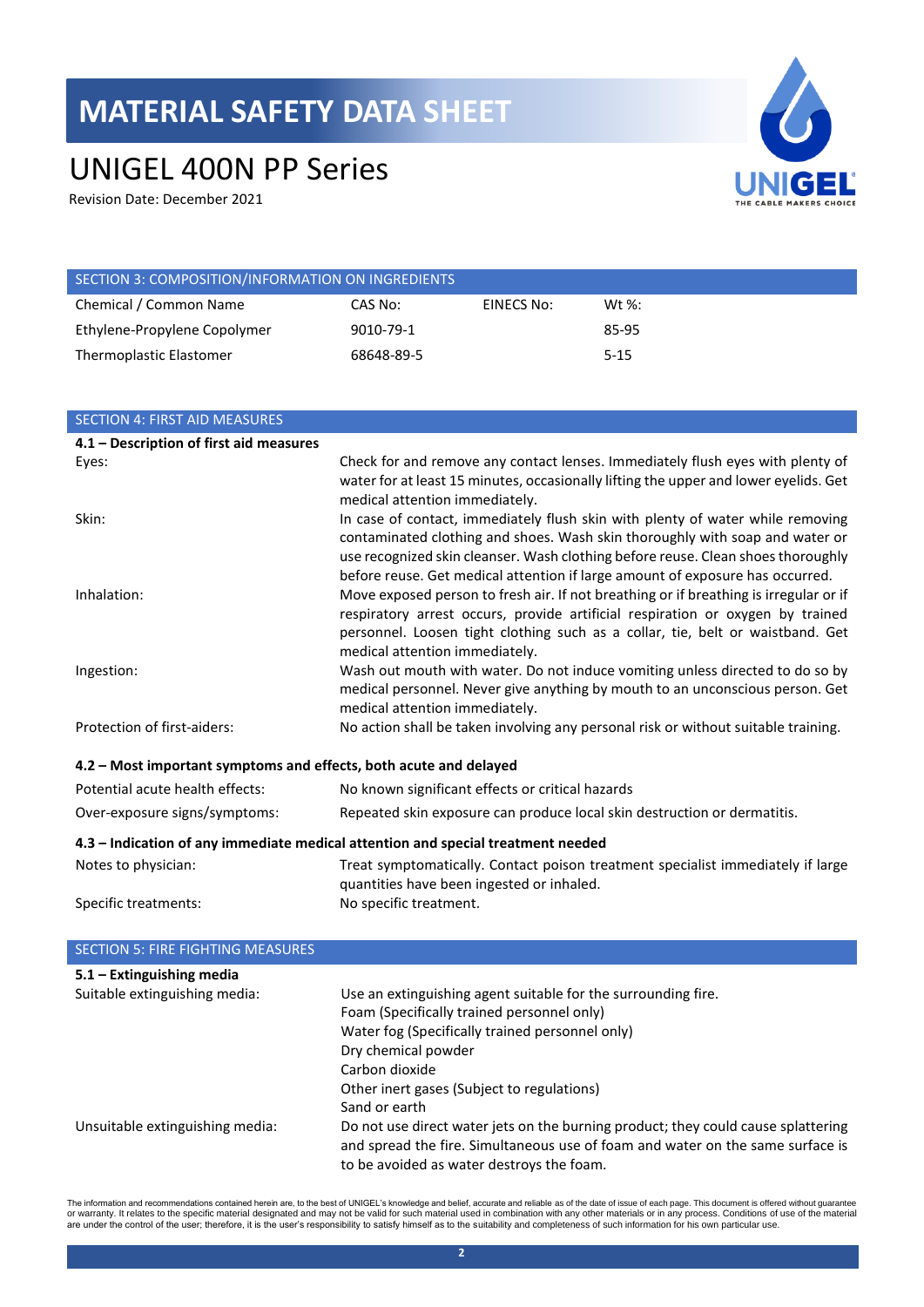# UNIGEL 400N PP Series

Revision Date: December 2021



#### **5.2 – Special hazards arising from the substance or mixture**

| Hazards from the substance or mixture:<br>Hazardous combustion products: | In a fire or if heated, a pressure increase will occur and the container may burst.<br>Carbon oxides (CO, CO2), nitrogen oxides (NOx), sulphur oxides (SOx), smoke<br>and irritating vapours as products of incomplete combustion.                                                                                                                                      |
|--------------------------------------------------------------------------|-------------------------------------------------------------------------------------------------------------------------------------------------------------------------------------------------------------------------------------------------------------------------------------------------------------------------------------------------------------------------|
| 5.3 – Advice for fire fighters                                           |                                                                                                                                                                                                                                                                                                                                                                         |
| Special precautions for fire-fighters:                                   | Promptly isolate the scene by removing all persons from the facility of the<br>incident if there is a fire. No action shall be taken involving any personal risk or<br>without suitable training.                                                                                                                                                                       |
| Special protective equipment for fire-<br>fighters:                      | Fire fighters should wear appropriate protective equipment and self-contained<br>breathing apparatus (SCBA) with a full face-piece operated in positive pressure<br>mode. Clothing for fire fighters (including helmets, protective boots and gloves)<br>conforming to the European standard EN 469 will provide a basic level of<br>protection for chemical incidents. |
| Additional information:                                                  | Do not pressurise, cut, weld, braze, solder, drill, grind or expose containers to<br>heat or sources of ignition.                                                                                                                                                                                                                                                       |

| <b>SECTION 6: ACCIDENTAL RELEASE MEASURE</b>                              |                                                                                                                                                                                                                                                                                                                                                                                                                     |
|---------------------------------------------------------------------------|---------------------------------------------------------------------------------------------------------------------------------------------------------------------------------------------------------------------------------------------------------------------------------------------------------------------------------------------------------------------------------------------------------------------|
| 6.1 - Personal precautions, protective equipment and emergency procedures |                                                                                                                                                                                                                                                                                                                                                                                                                     |
| For non-emergency personnel:                                              | No action shall be taken involving any personal risk or without suitable training.<br>Evacuate surrounding areas. Keep unnecessary and unprotected personnel from<br>entering. Do not touch or walk through spilt material. Put on appropriate<br>personal protective equipment.                                                                                                                                    |
| For emergency responders:                                                 | If specialised clothing is required to deal with the spillage, take note of any<br>information in SECTION 8 on suitable and unsuitable materials.                                                                                                                                                                                                                                                                   |
| 6.2 - Environmental precaution                                            |                                                                                                                                                                                                                                                                                                                                                                                                                     |
| Accidental spillage and release of<br>material into the environment:      | Avoid dispersal of spilt material and runoff and contact with oil, waterways,<br>drains and sewers. Inform the relevant authorities if the product has caused<br>environmental pollution.                                                                                                                                                                                                                           |
| 6.3 - Methods and materials for containment and cleaning up               |                                                                                                                                                                                                                                                                                                                                                                                                                     |
| Small spillage:                                                           | Stop leak if without risk and wipe or absorb with oil soaking pads, sawdust, sand<br>etc. and shovel up and place all into an appropriate waste disposal container.<br>Dispose of via a licensed waste disposal contractor.                                                                                                                                                                                         |
| Large spillage:                                                           | Stop leak if without risk. Move container from spill area once the leak has been<br>stopped. Prevent entry into sewers, watercourses or confined areas. Contain<br>and collect spillage with non-combustible, absorbent material e.g. sand, earth,<br>vermiculite or diatomaceous earth and place in container for disposal according<br>to local regulations. Dispose of via a licensed waste disposal contractor. |
| 6.4 - Reference to other sections:                                        | See section 1 for emergency contact information.<br>See section 8 for information on appropriate personal protective equipment.<br>See section 13 for additional waste treatment information.                                                                                                                                                                                                                       |

The information and recommendations contained herein are, to the best of UNIGEL's knowledge and belief, accurate and reliable as of the date of issue of each page. This document is offered without guarantee<br>or warranty. It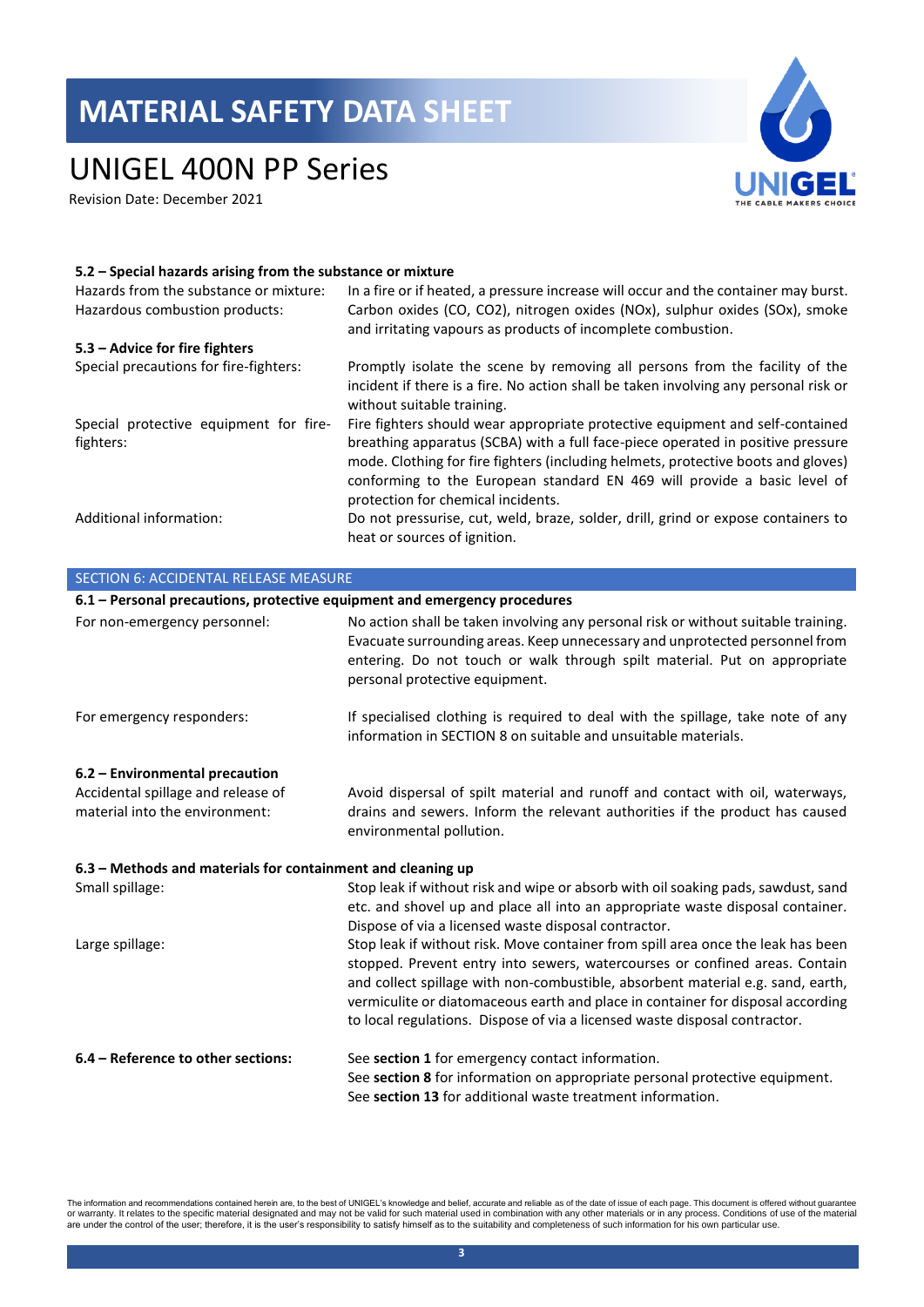# UNIGEL 400N PP Series

Revision Date: December 2021



#### SECTION 7: HANDLING AND STORAGE

The information in this section contains generic advice and guidance. It shall emphasise precautions that are appropriate to the identified uses referred to under **subsection 1.2** and the unique properties of the substance mixture.

| $7.1$ – Precautions for safe handling                               |                                                                                                                                                                                                                                                                                                                                                                                                                                                                                                                                                                                                                              |
|---------------------------------------------------------------------|------------------------------------------------------------------------------------------------------------------------------------------------------------------------------------------------------------------------------------------------------------------------------------------------------------------------------------------------------------------------------------------------------------------------------------------------------------------------------------------------------------------------------------------------------------------------------------------------------------------------------|
| Protective measures:                                                | Put on appropriate personal protective equipment (See section 4 and section 8)                                                                                                                                                                                                                                                                                                                                                                                                                                                                                                                                               |
| Advice on general occupational<br>hygiene:                          | Eating, drinking and smoking should be prohibited in areas where this material is<br>handled, stored and processed. Workers should wash hands and face before<br>eating, drinking and smoking. Remove contaminated clothing and protective<br>equipment before entering eating and drinking areas.                                                                                                                                                                                                                                                                                                                           |
| 7.2 – Conditions for safe storage, including any incompatibilities. |                                                                                                                                                                                                                                                                                                                                                                                                                                                                                                                                                                                                                              |
| Storage condition:                                                  | Store in accordance with local regulations. Store in original container protected<br>from direct sunlight, in a dry, cool and well-ventilated area, away from<br>incompatible materials (see section 10) and elevated temperature. Keep<br>containers tightly closed and sealed until ready for use. Keep<br>Drum/IBC/Unibag/SS-Vessel/Keg covered away from rain, if left outside in open<br>environment.<br>Containers that have been opened must be carefully resealed and kept upright to<br>prevent leakage. Do not store in unlabelled containers. Use appropriate<br>containment to avoid environmental contamination |

### **7.3 – Specific end use(s)**

Industrial sector specific solution: Not available

#### SECTION 8: EXPOSURE CONTROLS/PERSONAL PROTECTION

#### **8.1 – Control parameters**  Based on base oil used

Exposure limit under ISHL: Not available Exposure limits under ACGIH: Not available Biological exposure limits: Not applicable

#### **8.2 – Exposure controls**

Appropriate engineering controls: No special ventilation requirements. Good general ventilation should be sufficient to control worker exposure to airborne contaminants. If this product contains ingredients with exposure limits, use process enclosures, local exhaust ventilation or other engineering controls to keep worker exposure below any recommended or statutory limits.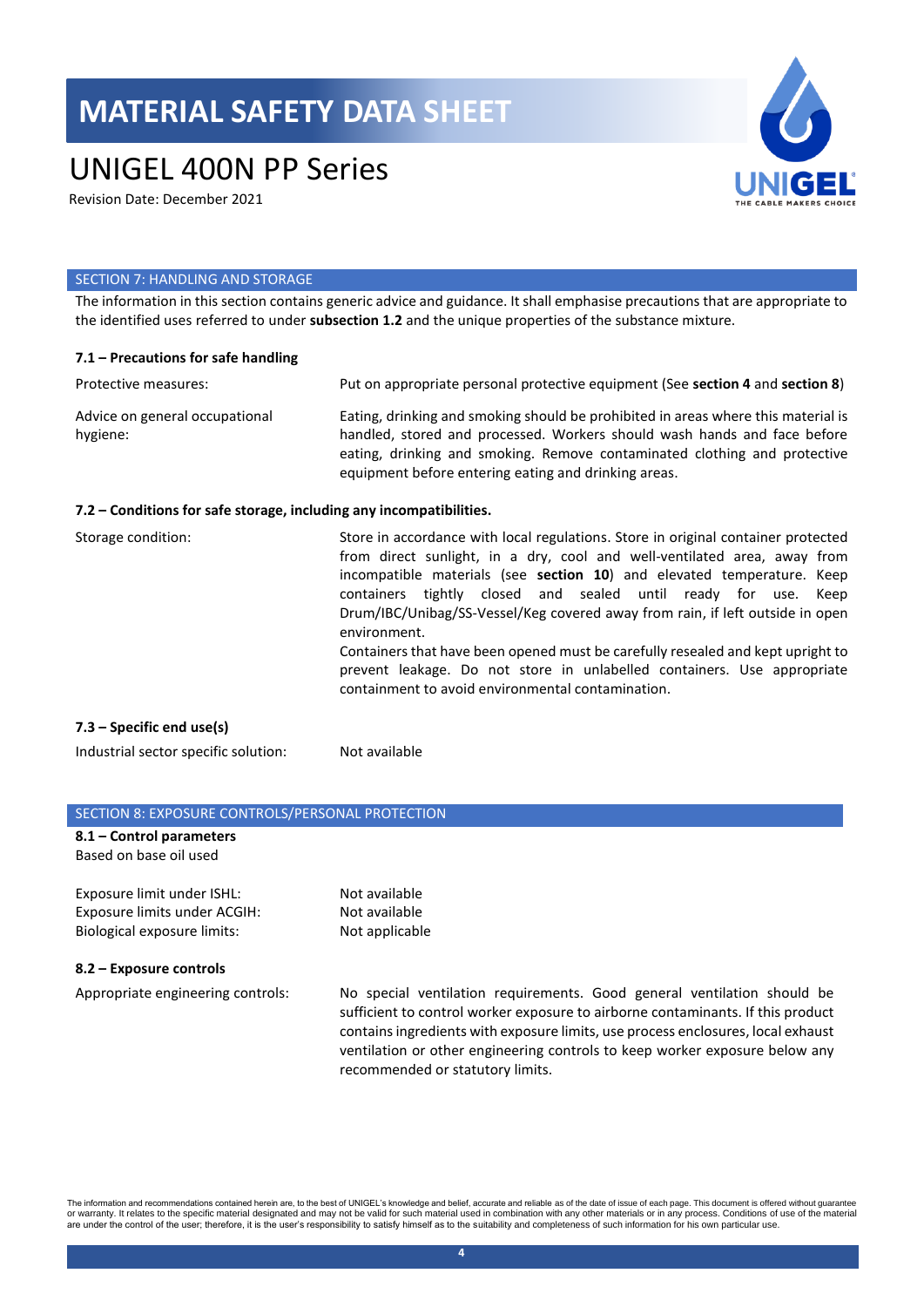# UNIGEL 400N PP Series

Revision Date: December 2021



#### **8.2.1 – Individual protection measure**

| Eye/face protection:    | Safety eyewear complying with an approved standard should be used<br>when a risk assessment indicates this is necessary to avoid exposure to<br>mixture splashes or mist.                                                                                                                                                                                                                                                                                                                                                                             |
|-------------------------|-------------------------------------------------------------------------------------------------------------------------------------------------------------------------------------------------------------------------------------------------------------------------------------------------------------------------------------------------------------------------------------------------------------------------------------------------------------------------------------------------------------------------------------------------------|
| Skin protection:        | Chemical-resistant, impervious gloves complying with an approved<br>standard should be worn at all times when handling the mixture/gel<br>products if a risk assessment indicates this is necessary. >8 hours<br>(breakthrough time): neoprene, nitrile, Viton <sup>®</sup> .<br>Personal protective equipment for the body, appropriate footwear and<br>any additional skin protection measures should be selected based on the<br>task being performed and the risks involved and should be approved by<br>specialist before handling this product. |
| Respiratory protection: | None required under normal conditions. Under conditions of frequent or<br>heavy exposure, respiratory protection may be needed.                                                                                                                                                                                                                                                                                                                                                                                                                       |
| Thermal hazard:         | None required under normal conditions. Under conditions of frequent or<br>heavy exposure, respiratory protection may be needed.                                                                                                                                                                                                                                                                                                                                                                                                                       |

### SECTION 9: PHYSICAL AND CHEMICAL PROPERTIES

#### **9.1 – Information on basic physical and chemical properties**

| 9.1 - Other information                       | No additional information                                                      |
|-----------------------------------------------|--------------------------------------------------------------------------------|
| Oxidising properties:                         | Not available                                                                  |
|                                               | to heat or sources of ignition.                                                |
| Explosive properties:                         | Do not pressurise, cut, weld, braze, solder, drill, grind or expose containers |
| Viscosity:                                    | Not applicable                                                                 |
| Decomposition temperature:                    | Not available                                                                  |
| Auto-ignition temperature:                    | Not available                                                                  |
| Partition coefficient: n-octanol/water        | Not available                                                                  |
| Solubility (ies):                             | Not available                                                                  |
| Density $(25 °C)$ :                           | $0.84 + (-0.02)$ g/ml                                                          |
| Vapour density:                               | Not available                                                                  |
| Vapour pressure:                              | Not available                                                                  |
| Upper/lower flammability or explosive limits: | Not available                                                                  |
| Flammability (Solid, gas):                    | Not available                                                                  |
| Evaporation rate:                             | Not available                                                                  |
| Flash point: (Open cup)                       | >260°C (base oil)                                                              |
| Initial boiling point and boiling range:      | Not available                                                                  |
| Melting point/freezing point:                 | Not available                                                                  |
| pH:                                           | Not available                                                                  |
| Odour threshold:                              | Not available                                                                  |
| Odour:                                        | No odour                                                                       |
| Appearance:                                   | Translucent gel                                                                |
|                                               |                                                                                |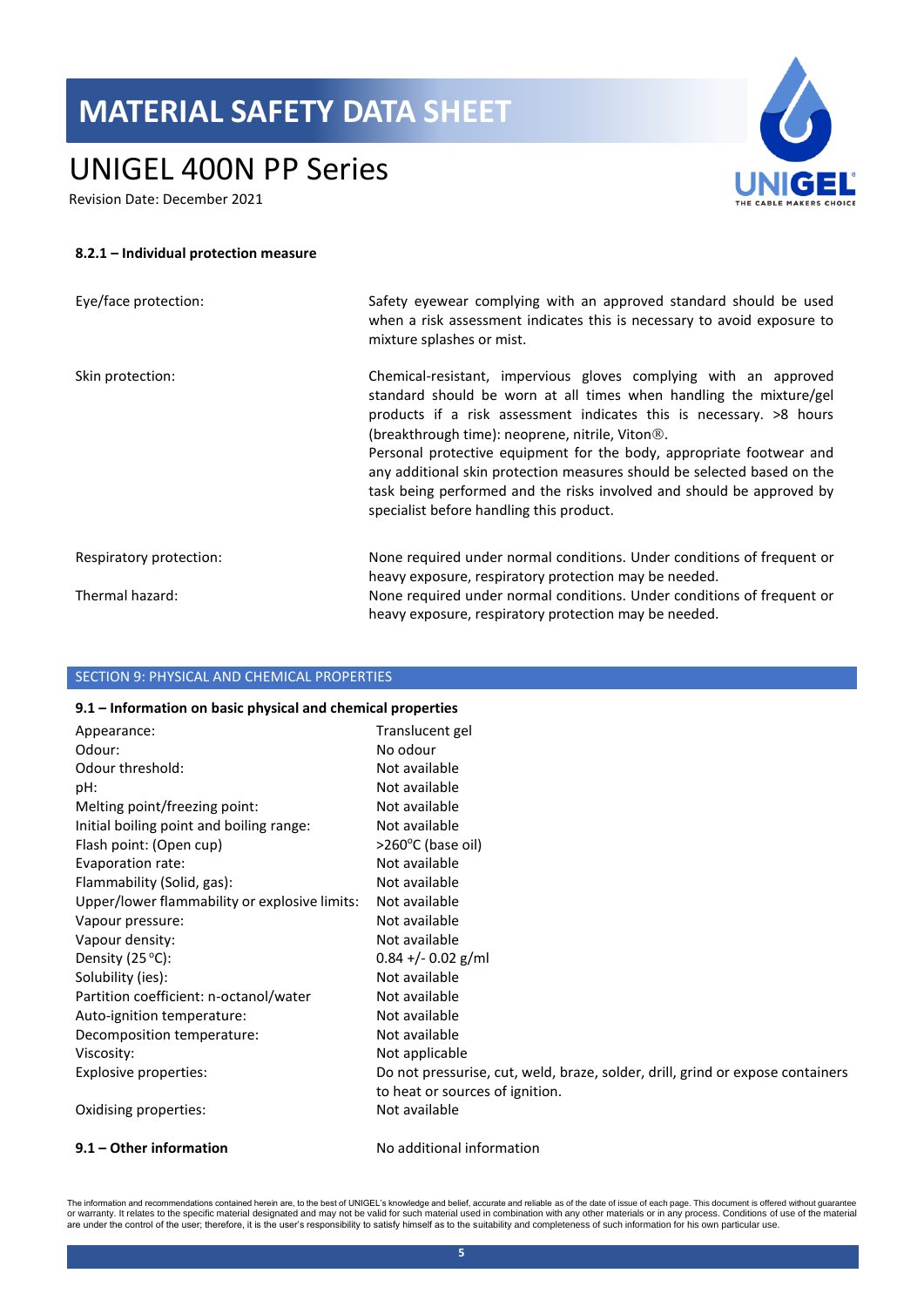# UNIGEL 400N PP Series

Revision Date: December 2021



| SECTION 10: STABILITY AND REACTIVITY |                                                                                                                                                                                                      |
|--------------------------------------|------------------------------------------------------------------------------------------------------------------------------------------------------------------------------------------------------|
| Reactivity:                          | No specific test data related to reactivity available for this product or its<br>ingredients.                                                                                                        |
| Chemical stability:                  | Stable under normal conditions.                                                                                                                                                                      |
| Possibility of hazardous reactions:  | Under normal conditions of storage and use, hazardous reaction will not occur.                                                                                                                       |
| Conditions to avoid:                 | Extreme heat, open flames, sparks and other sources of ignition.                                                                                                                                     |
| Incompatible materials:              | Strong oxidising agents such as liquid chlorine, reducing agents and<br>concentrated oxygen.                                                                                                         |
| Hazardous decomposition products:    | Does not decompose at ambient temperature. Combustion may produce carbon<br>oxides such as carbon monoxide, carbon dioxide. During a fire, thermal<br>depolymerisation may produce flammable vapour. |

## SECTION 11: TOXICOLOGICAL INFORMATION

### **11.1 – Information on toxicological effects**

#### **11.1.1 – Relevant hazard classes**

| Acute toxicity:                    | Not available                                                                  |
|------------------------------------|--------------------------------------------------------------------------------|
| Skin corrosion/irritation:         | Not available                                                                  |
| Serious eye damage/irritation:     | Not available                                                                  |
| Respiratory or skin sensitisation: | Not available                                                                  |
| Germ cell mutagenicity:            | Not available                                                                  |
| Carcinogenicity:                   | Not classify to be carcinogenic substance (A1) and carcinogenic substance (A2) |
|                                    | of presumed in Public notice. Not Classifiable as a carcinogen in NTP, IARC,   |
|                                    | OSHA.                                                                          |
| Reproductive toxicity:             | Not available                                                                  |
| STOT-single exposure:              | Not available                                                                  |
| STOT-repeated exposure:            | Not available                                                                  |
| Aspiration hazard:                 | Not available                                                                  |

#### **11.1.2 – Information on likely routes of exposure**

| Routes of entry anticipated: | Oral, Dermal, and Inhalation. |
|------------------------------|-------------------------------|
|                              |                               |

#### **11.1.3 – Symptoms related to the physical, chemical and toxicological characteristics**

| Inhalation:   | Not available                                                            |
|---------------|--------------------------------------------------------------------------|
| Ingestion:    | Not available                                                            |
| Skin contact: | Repeated skin exposure can produce local skin destruction or dermatitis. |

## **11.1.4 – Delayed and immediate effects as well as chronic effects from short and long-term exposure**

| Short-term potential immediate effects: | Not available |
|-----------------------------------------|---------------|
| Short-term potential delayed effects:   | Not available |
| Long-term potential immediate effects:  | Not available |
| Long-term potential delayed effects:    | Not available |
| Potential chronic health effects:       | Not available |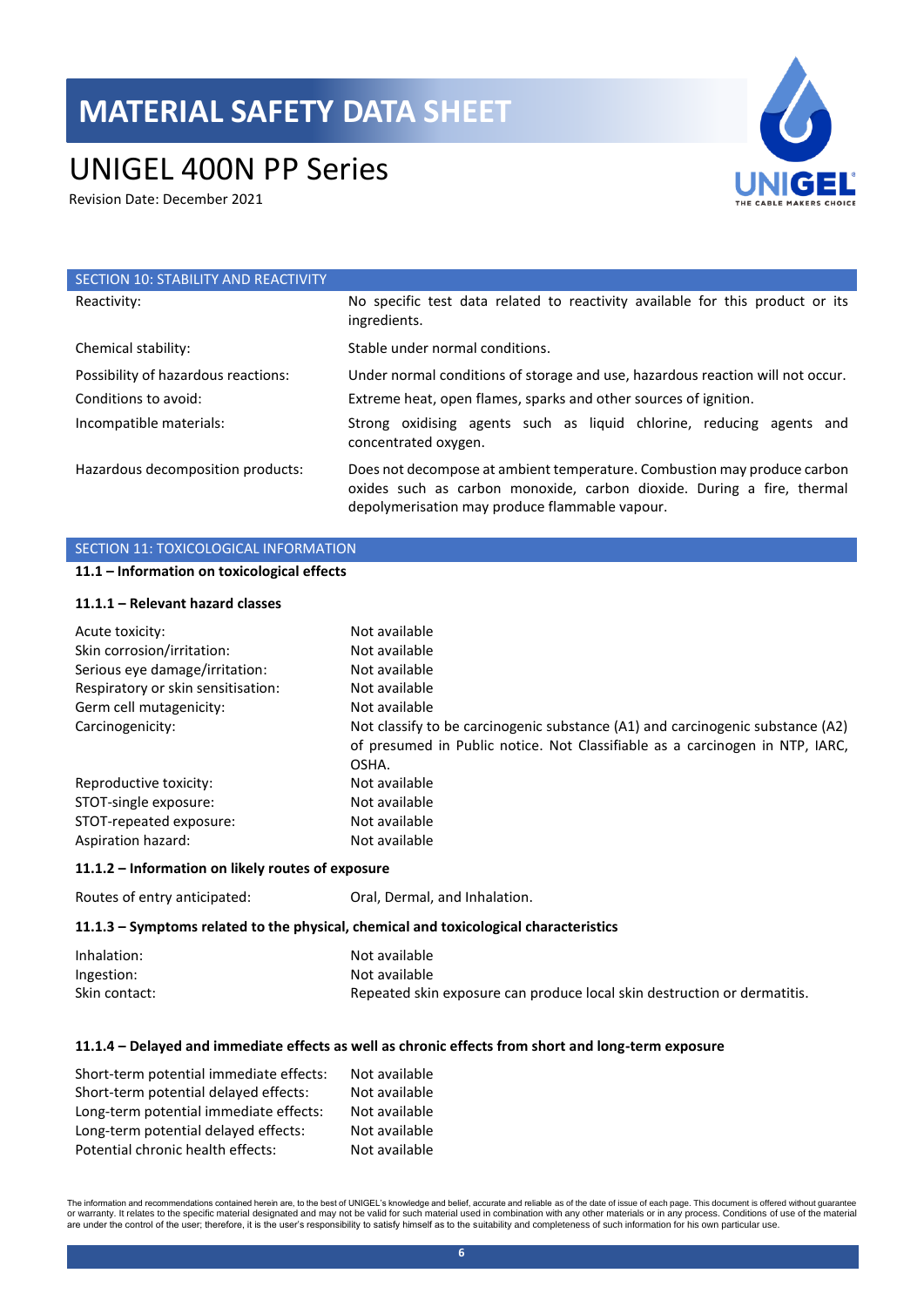# UNIGEL 400N PP Series

Revision Date: December 2021



## **11.1.5 – Potential chronic health effects** Conclusion/Summary: Not available General: No known significant effects or critical hazards Carcinogenicity: Not listed as carcinogenic by OSHA, NTP or IARC

Mutagenicity: No known significant effects or critical hazards Teratogenicity: No known significant effects or critical hazards Developmental effects: No known significant effects or critical hazards Fertility effects: No known significant effects or critical hazards

#### **11.1.6 – Other information:** Not available

| SECTION 12: ECOLOGICAL INFORMATION  |                                                                                                                                                                                                                                                                                                                                                                                                                                                                      |
|-------------------------------------|----------------------------------------------------------------------------------------------------------------------------------------------------------------------------------------------------------------------------------------------------------------------------------------------------------------------------------------------------------------------------------------------------------------------------------------------------------------------|
| General:                            | In the absence of specific environmental data from this product, the assessment<br>is based on information for general hydrocarbon components found in lubricant<br>mineral oils. Leaching and penetration through surface soils is generally<br>regarded as resulting in long-term persistence. Based on chemical/physical<br>information from the literature for this product category, no harmful effect to<br>terrestrial or aquatic habitats would be expected. |
| Toxicity:                           | Not available                                                                                                                                                                                                                                                                                                                                                                                                                                                        |
| Persistence and degradability:      | Not available                                                                                                                                                                                                                                                                                                                                                                                                                                                        |
| Bio-accumulative potential:         | Not available                                                                                                                                                                                                                                                                                                                                                                                                                                                        |
| Mobility in soil:                   | Not available                                                                                                                                                                                                                                                                                                                                                                                                                                                        |
| Results of PBT and vPvB assessment: | Not available                                                                                                                                                                                                                                                                                                                                                                                                                                                        |
| Other adverse effects:              | No known significant effects or critical hazards.                                                                                                                                                                                                                                                                                                                                                                                                                    |

| SECTION 13: DISPOSAL CONSIDERATIONS |                                                                                                                                                                                                                                                                                                                                                  |
|-------------------------------------|--------------------------------------------------------------------------------------------------------------------------------------------------------------------------------------------------------------------------------------------------------------------------------------------------------------------------------------------------|
| Waste treatment method:             | Place contaminated materials in disposable containers and dispose of in a<br>manner consistent with applicable regulations. Waste materials should be<br>dumped or buried in an approved industrial waste landfill. Large quantities<br>maybe incinerated in a suitable combustion chamber. Do not empty into<br>drains, sewers or watercourses. |
| Hazardous waste:                    | Within the present knowledge of the supplier, this product is not regarded as<br>hazardous waste, as defined by EU Directive 91/689/EEC.                                                                                                                                                                                                         |